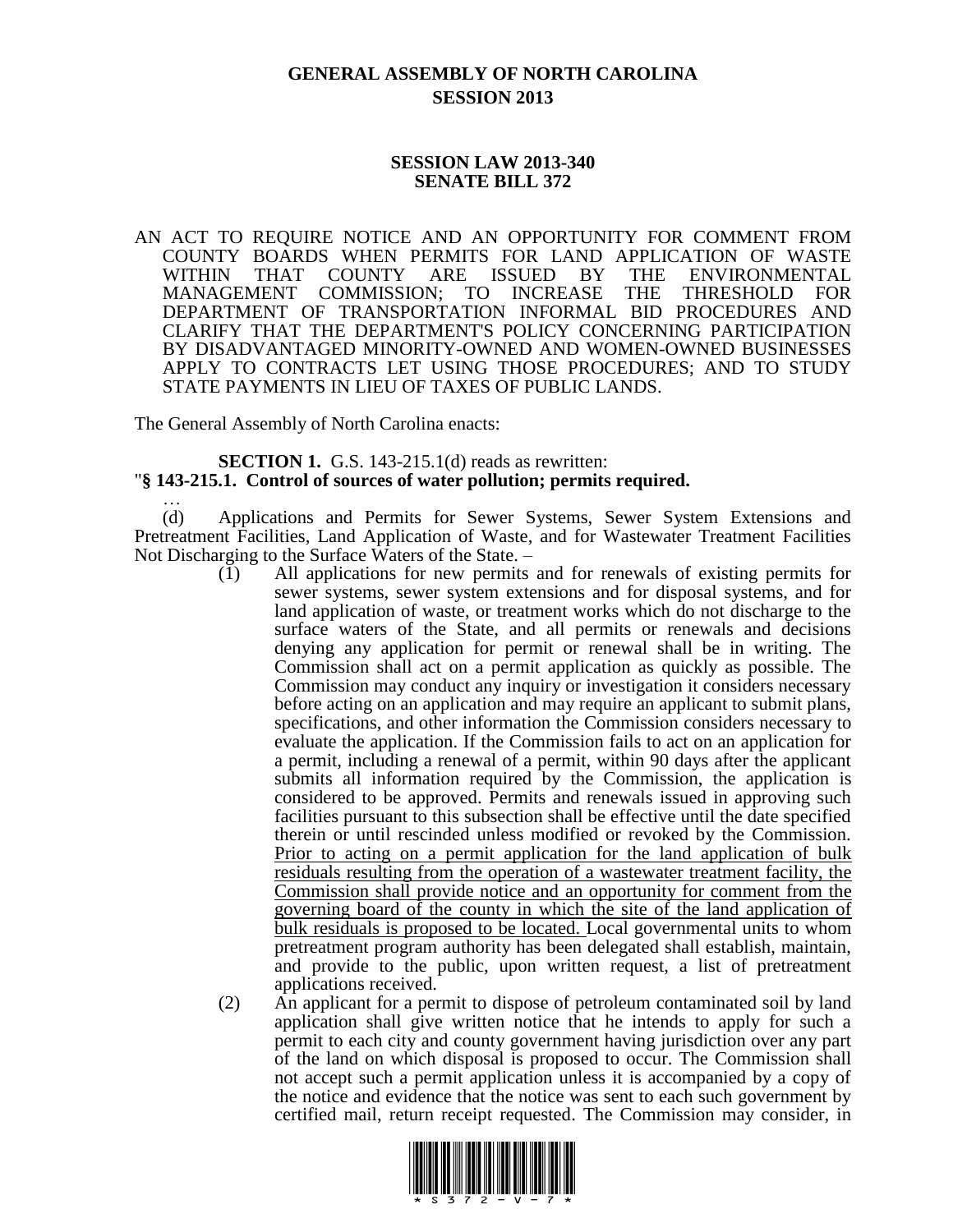determining whether to issue the permit, the comments submitted by local governments."

**SECTION 2.1.** G.S. 136-28.1 reads as rewritten:

## "**§ 136-28.1. Letting of contracts to bidders after advertisement; exceptions.**

(a) All contracts over <del>one million two hundred thousand dollars  $(\$1,200,000)$ </del>two million five hundred thousand dollars (\$2,500,000) that the Department of Transportation may let for construction, maintenance, operations, or repair necessary to carry out the provisions of this Chapter shall be let to a responsible bidder after public advertising under rules and regulations to be made and published by the Department of Transportation. The right to reject any and all bids shall be reserved to the Board of Transportation. Contracts for construction or repair for federal aid projects entered into pursuant to this section shall not contain the standardized contract clauses prescribed by 23 U.S.C. § 112(e) and 23 C.F.R. § 635.109 for differing site conditions, suspensions of work ordered by the engineer or significant changes in the character of the work. For those federal aid projects, the Department of Transportation shall use only the contract provisions for differing site conditions, suspensions of work ordered by the engineer, or significant changes in the character of the work developed by the North Carolina Department of Transportation and approved by the Board of Transportation.

(b) For contracts let to carry out the provisions of this Chapter in which the amount of work to be let to contract for transportation infrastructure construction or repair is one million two hundred thousand dollars (\$1,200,000)two million five hundred thousand dollars (\$2,500,000) or less, and for transportation infrastructure maintenance, excluding resurfacing, that is one million two hundred thousand dollars (\$1,200,000)two million five hundred thousand dollars (\$2,500,000) per year or less, at least three informal bids shall be solicited. The term "informal bids" is defined as bids in writing, received pursuant to a written request, without public advertising. All such contracts shall be awarded to the lowest responsible bidder. The Secretary of Transportation shall keep a record of all bids submitted, which record shall be subject to public inspection at any time after the bids are opened. …."

**SECTION 2.2.** G.S. 136-28.4(c) reads as rewritten:

- "(c) The following definitions apply in this section:
	- (1) "Contract" includes, but is not limited to, contracts let under the procedures set forth in G.S. 136-28.1(a) and (b).
	- $\left(\frac{1}{1a}\right)$  "Disadvantaged Business" has the same meaning as "disadvantaged business" enterprise" in 49 C.F.R. § 26.5 Subpart A or any subsequently promulgated replacement regulation.

…." **SECTION 3.1.** There is established the State Payment in Lieu of Taxes Study Commission. The Commission shall consist of 13 members appointed as follows:

- (1) Three members of the House of Representatives appointed by the Speaker of the House of Representatives.
- (2) Three members of the Senate appointed by the President Pro Tempore of the Senate.
- (3) The Secretary of Revenue or the Secretary's designee.
- (4) Three members of the public appointed by the Speaker of the House of Representatives, two based on the recommendation of the North Carolina Association of County Commissioners and one based on the recommendation of the North Carolina League of Municipalities.
- (5) Three members of the public appointed by the President Pro Tempore of the Senate, two based on the recommendation of the North Carolina Association of County Commissioners and one based on the recommendation of the North Carolina League of Municipalities.

**SECTION 3.2.** The Speaker of the House of Representatives and the President Pro Tempore of the Senate shall each designate a cochair. The Commission may meet at any time upon the joint call of the cochairs. A quorum of the Commission shall be a majority of its members. No action may be taken except by a majority vote at a meeting at which a quorum is present.

**SECTION 3.3.** Vacancies on the Commission shall be filled by the same appointing authority that made the initial appointment.